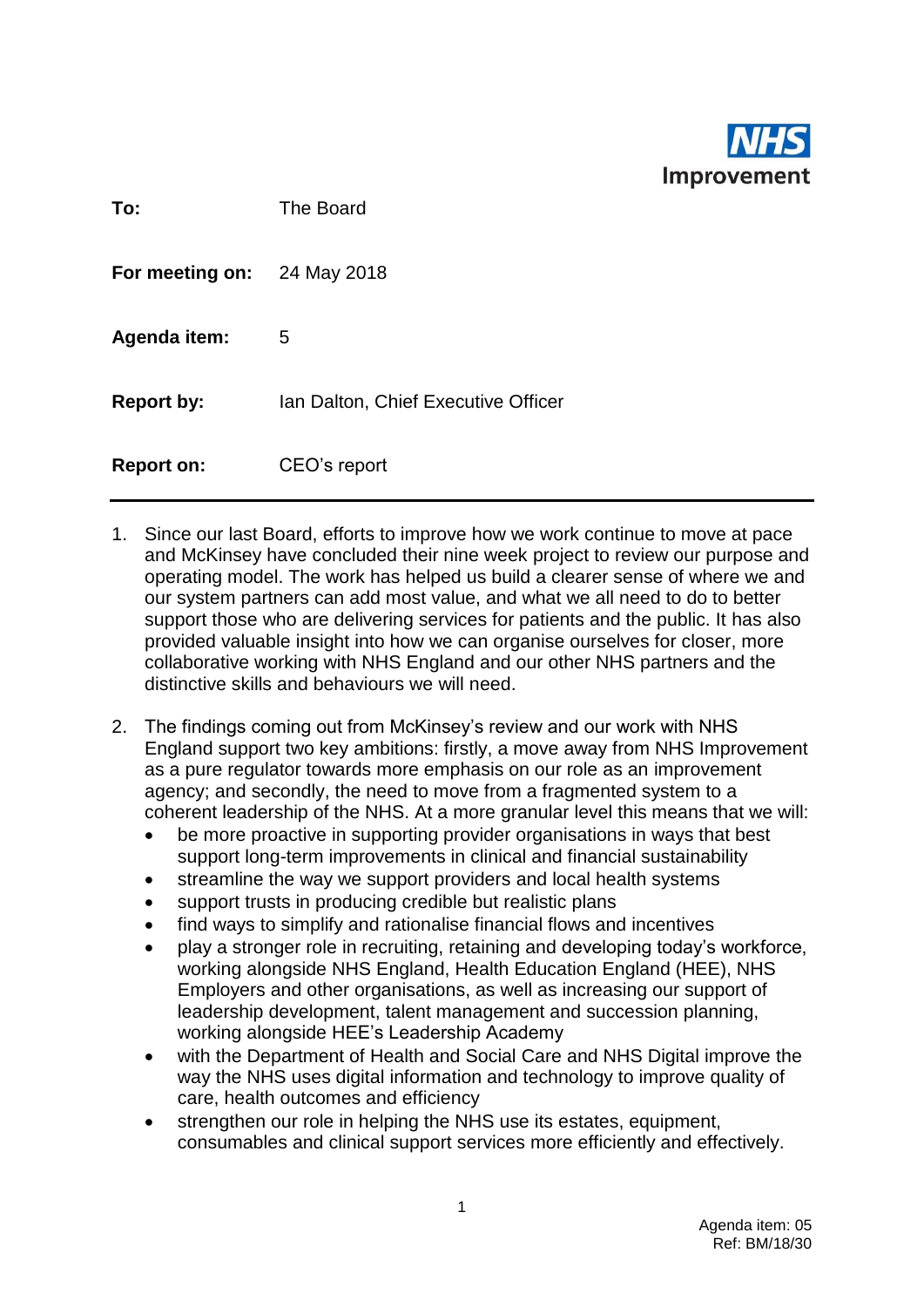3. In the last two months I have met with staff in the Manchester and Leeds offices and the Midlands and East regional team and visited several providers across the country. I have also had the chance to speak at the Elective Care Conference organised by our Improvement team, which focused on the vital issue of managing and improving elective care services when faced with growing waiting lists. I also gave evidence at the Public Accounts Committee on reducing emergency admissions. These engagements gave me the opportunity to share my thoughts on the importance of a continued focus on driving improvement in both elective and non-elective care.

## **Urgent and emergency care**

- 4. The NHS has experienced a very challenging winter period this year. NHS staff worked hard throughout the winter in the face of significant excess pressure caused by the highest levels of flu this decade, several significant outbreaks of norovirus and severe weather conditions. At the peak, the NHS had up to 4,000 beds with confirmed flu patients and over 1,000 beds a day closed due to norovirus. Despite these challenges, national A&E performance for the year was only 0.8 percentage points lower than the previous year. The NHS treated 77,000 more A&E patients within four hours this winter compared to the previous year.
- 5. After the strain of winter, the NHS is now in recovery mode. The challenges continue, but I am pleased that there has been good improvement in the latter half of April, such that, as I am writing this paper, national performance on the 4hour standard has been above 90% for around half of the days so far in May. However, the NHS is still behind where it was this time last year and we cannot allow long waiting times to be the norm. Too many patients are still waiting too long in A&E and for planned surgery.
- 6. We are undertaking a review to learn the lessons from this winter and to set our priorities in preparation for next winter. A summary of this review is being considered by the Board in its private session today ahead of its publication in the coming weeks.
- 7. We are increasingly working in a joined up way nationally and regionally to drive forward urgent and emergency care programmes to reduce demand growth. Successes include:
	- The number of beds filled by a patient whose transfer of care is delayed ("DTOC beds") have steadily fallen since February 2017 which has released the equivalent of 1,700 beds.
	- Record call volumes have been managed through NHS 111. The service is also providing the highest ever clinical input into calls (48.4% in March 2018).
	- More patients are being treated using a Hear and Treat or See and Treat model, leading to a reduction in incidents per day receiving a response from an Ambulance Service, including where a patient was transported to an Emergency Department.
- 8. In supporting local systems to develop credible plans this year, we will have a major focus on reducing the length of stay at hospital of the longest stay